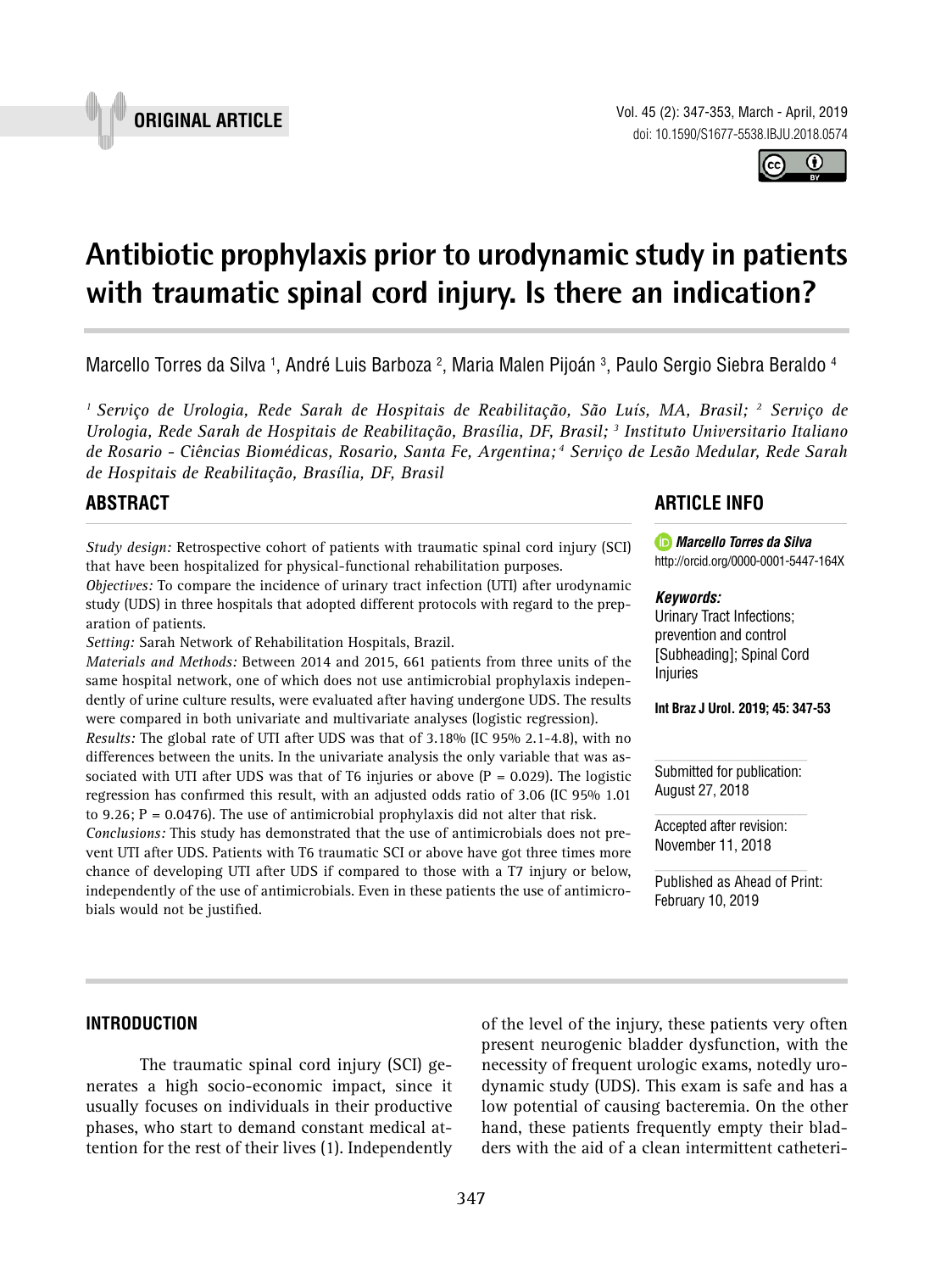**IBJU <sup>|</sup> ANTIBIOTIC PROPHYLAXIS PRIOR TO URODYNAMIC STUDY**

zation (CIC), which usually leads them to develop asymptomatic bacteriuria (1).

Bacterial resistance to antimicrobials is a public health problem worldwide. Its main cause is the indiscriminate prescription of antimicrobials, which calls our attention to the importance of a constant review in prescription policies (2, 3). Patients with SCI are more susceptible to recurrent urinary tract infection (UTI) and / or vesical colonization by multiresistant germs (4).

Although a sole clinical trial suggests the use of prophylactic antimicrobials prior to UDS (5), there are still controversies with regard to the indication or not of its routine usage by such patients. Since we count on the fact that we have conducted UDS in patients with SCI from three units of a same hospital network, each following its own protocols, the efficacy of such protocols was analyzed before the UDS. We have considered the incidence of UTI as the primary outcome, and, as independent variables, apart from the participant hospital units, characteristics related with the individual and with the SCI.

# **MATERIALS AND METHODS**

Between January, 2014, and December, 2015, three units of the Sarah Network of Rehabilitation Hospitals, Brazil, which adopted different routine protocols before UDS, were considered. The protocols were authorized by each unit's respective hospital-acquired infection committees. The delineation of this investigation is, thus, typical of a retrospective cohort, with no interference with the patient's preparation routine. The investigation project was submitted to the Ethics Committee of the Sarah Network, which approved it with no restrictions.

Six hundred and sixty one subsequent patients with traumatic SCI were analyzed, 197 (29.8%) of which came from the São Luis unit (henceforth called Hospital A), 328 (49.6%) from the Salvador unit (B) and 136 (20.6%) from the Brasilia unit (C). All the patients were hospitalized and participated in the rehabilitation program, which had an average duration of 30 to 45 days. All the data were collected, retrospectively, based on the information obtained from the electronic medical records and evaluation protocols of each respective hospital. We have considered as independent variables, apart from the unit where the UDS was conducted, the result of the basal urine culture, the sex and age of the patient, the level and age of the injury, the American Spinal Injury Association classification (ASIA), the presence of spasticity and the order of the exam (first or second). None of the patients has taken part more than once in the analysis.

Prior to the UDS, information concerning all the patient's urine and urine culture were collected. Patients with skin lesions, UTI and indwelling catheterization were excluded from the analysis, as well as outpatients, due to the difficulty in clinical observation. A culture was considered positive whenever any kind of bacterial growth was detected. In addition, the development of symptoms up to five days after the UDS, along with a new positive urine culture, were considered as UTI. Amongst the symptoms of UTI, we have considered malodor, macroscopic alterations, increases in urinary incontinence, dysuria (in patients with incomplete injuries), increases in spasticity, aggravations in the neuropathic pain, malaise, autonomic dysreflexia or fever with no other apparent cause (6).

In short, the protocols of the units involved consisted of:

- Hospital A: patients with a positive urine culture are submitted to antibiotic prophylaxis based on the urine culture, in a single dose, one hour before the UDS, while those with a negative urine culture receive 100 mg of nitrofurantoin.

- Hospital B: none of the patients is submitted to antibiotic prophylaxis before the UDS, independently of the result of the urine culture ( positive or negative).

- Hospital C: patients with a positive urine culture are submitted to antibiotic prophylaxis based on the urine culture, in a single dose, two hours before the UDS, while those with a negative urine culture do not get prophylactic antibiotics.

In all of the three units, the UDS was carried out by professionals trained inside the Sarah Network, according to the ICS standards (7).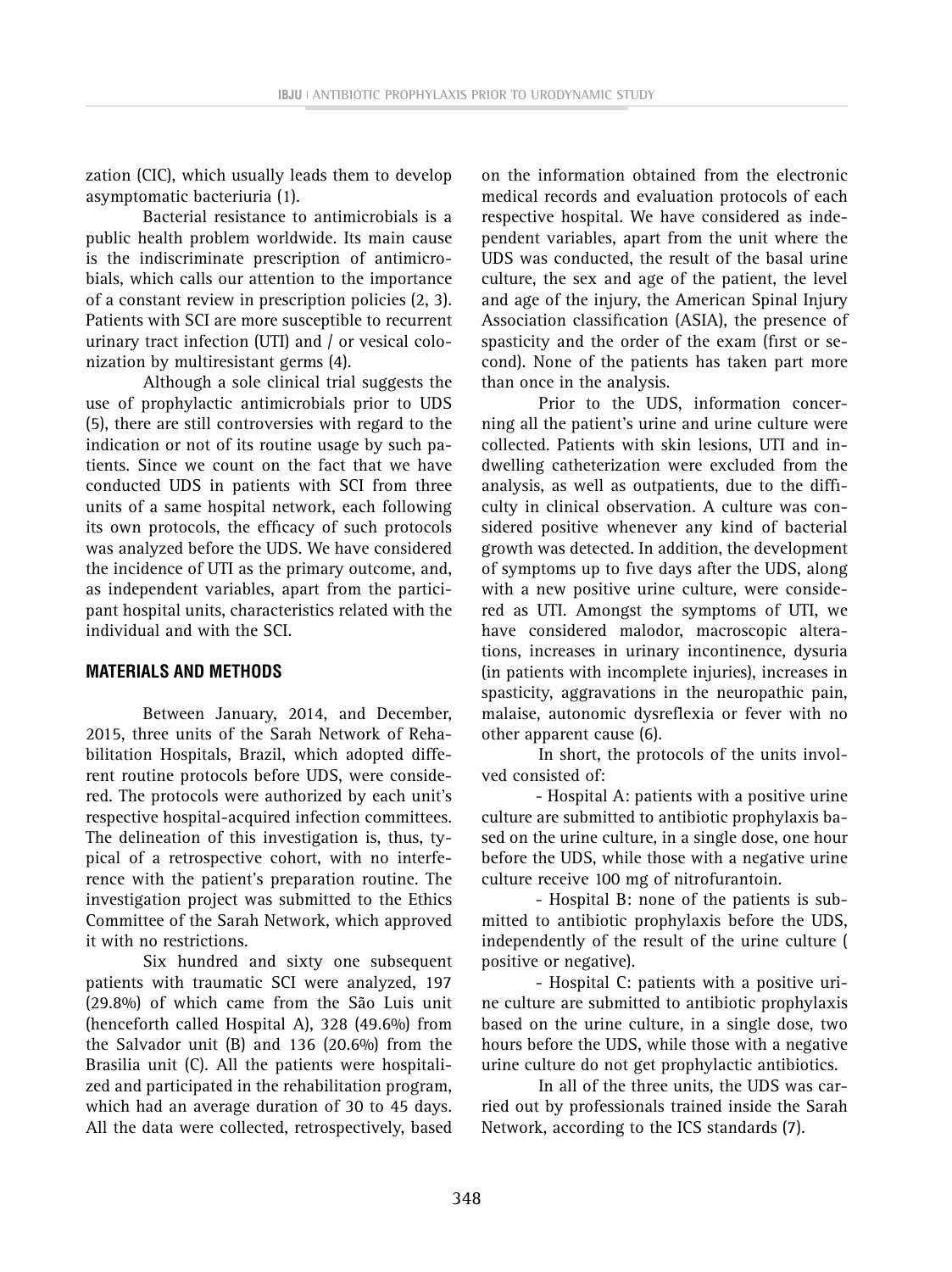The data collected were compiled in the application Microsoft Excel. For the statistical analysis of proportions we used the chi-squared distribution study, while for the analysis of continuous variables we applied the Kruskal-Wallis test. The cutting criterion to consider a variable in the multivariate analysis was that of  $P < 0.10$ . The binary logistic regression analysis was carried out through the stepwise method (forward selection) with the aid of the application SPSS (version 17). The logistic model has allowed for an estimate of the probability of occurrence of UTI after the UDS, based on the presence of risk factors included in the analysis. The evaluation for the adjustment or adaptation of the model was obtained through the Hosmer-Lemeshow method (8). The probability of a type I error to occur was considered that of  $P < 0.05$ .

# **RESULTS**

The global UTI rate observed after the UDS was that of 3.18% (CI 95% 2.1-4.8), without distinctions between Hospitals A (2.53%), B (3.35%) or C (3.67%).

In the univariate analysis, considering the outcome of interest (presence or absence of UTI against variables such as sex, level of the injury (dichotomized as paraplegia or tetraplegia), motor injury completeness (complete or incomplete), presence of spasticity, use of antimicrobials prior to the study (Hospitals A and C), method of bladder emptying (spontaneous voiding x CIC), positivity or negativity of the basal urine culture and order of the UDS (first or second exam), no association was pointed out (Table-1).

Some of these and other variables were reviewed with regard to the existence of a possible relationship with UTI appearing after the UDS. Most of the injuries were caused by fire guns (203 cases, 30.7%), motor vehicle collisions (301 cases, 45.5%), falling from high heights (112 cases, 16.9%) and trauma over the dorsal region (40 cases, 6.1%), none of them being associated with the outcome of interest.

The patient's average age was that of 35.7 ± 11.1 years, with no distinctions between the hospitals. The patient's ages were divided in three groups for the UDS to be carried out: up to 30 years of age (237 patients, 50.1%), between 30 and 50 years of age (344, 50%) and above 50 years of age (80, 12.1%). No relationship between the patient's ages and the development of UTI was detected. The patients had been injured for an average time of 37.7 months (interquartile range 17.5 - 96.9). This average was lower amongst patients from Hospital C ( $P < 0.001$ ). In any way, when we stratified the time since injury in up to two years, (222 patients, 33.6%), between 2.1 and 5 years (190, 28.7%) and above 5 years (249, 37.6%), we have also not found any associations with the outcome of interest.

Specifically with regard to the level of the injury, there were 116 patients (17.6%) with high cervical SCI (C1-C5), 73 (11.0%) with low cervical SCI (C6-C8), 193 (29.2%) with high thoracic SCI (T1-T6) e 279 patients (42.2%) with injuries beneath the T6 level. In no one of those four categories we observed any associations between the development of UTI and the UDS. On the other hand, dichotomizing the level of the injury between T6 or above (382 patients, 57.8%) and T7 or below (279, 42.2%), we have found that the first group presented a greater chance of developing UTI after UDS (4.5% against 1.4%,  $P = 0.029$ ).

As for the completeness of the SCI, based on the ASIA Impairment Scale (AIS), we have classified 441 (66.7%) patients as AIS A, 82 (12.4%) as AIS B, 83 (12.5%) as AIS C and 47 (7.1%) as AIS D. In eight of the cases it was not possible to reach a classification. Once more, no relationship was found with the incidence of UTI after UDS.

After adjustments concerning the confounders from Table-1, which were carried out due to the UDS and included the patient's age and time since injury, both in years, we have not identified any independent variables. Similarly, when we tested, instead of the usage of prophylactic antibiotics, the hospital where the exam was carried out, no independent variables were identified. The only simulation that showed an association between the development of UTI and the UDS occurred when we substituted in the model the level of injuries, paraplegia or tetraplegia, by injury above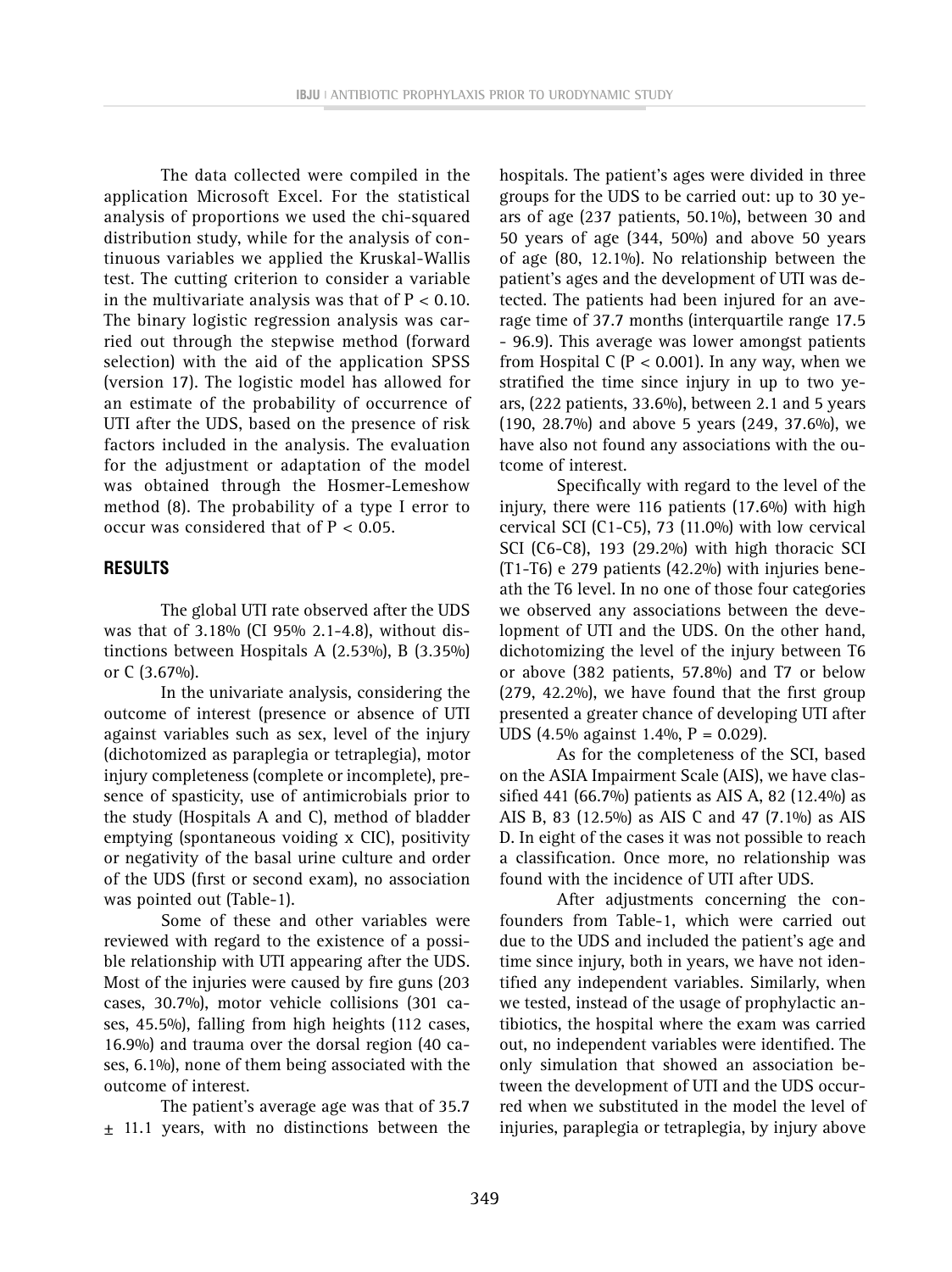| Variables                            | Category               | <b>Urinary Tract</b><br>Infection |                | 0R   | CI 95%        | P value |
|--------------------------------------|------------------------|-----------------------------------|----------------|------|---------------|---------|
|                                      |                        | Yes                               | N <sub>o</sub> |      |               |         |
| <b>Sex</b>                           |                        |                                   |                |      |               |         |
|                                      | Female                 | $\overline{2}$                    | 110            |      |               |         |
|                                      | Male                   | 19                                | 530            | 1.97 | $0.45 - 8.59$ | 0.36    |
| Level of the injury                  |                        |                                   |                |      |               |         |
|                                      | Tetraplegia            | $\boldsymbol{9}$                  | 188            |      |               |         |
|                                      | Paraplegia             | 12                                | 452            | 0.56 | $0.23 - 1.34$ | 0.19    |
| Motor injury*                        |                        |                                   |                |      |               |         |
|                                      | Complete (AIS A/B)     | 19                                | 504            |      |               |         |
|                                      | Incomplete (AIS C/D/E) | 1                                 | 129            | 4.86 | 0.65-36.67    | 0.13    |
| <b>Spasticity</b>                    |                        |                                   |                |      |               |         |
|                                      | Flaccid                | $\overline{2}$                    | 101            |      |               |         |
|                                      | Present                | 17                                | 436            | 1.99 | $0.45 - 8.66$ | 0.37    |
| <b>Use of antimicrobials</b>         |                        |                                   |                |      |               |         |
|                                      | N <sub>o</sub>         | 13                                | 363            |      |               |         |
|                                      | Yes                    | 8                                 | 277            | 0.81 | $0.33 - 1.97$ | 0.64    |
|                                      |                        |                                   |                |      |               |         |
| <b>Bladder emptying</b>              |                        |                                   |                |      |               |         |
| voluntary urination                  |                        | $\overline{5}$                    | 170            |      |               |         |
| intermittent urinary catheterization |                        | 16                                | 470            | 1.16 | $0.42 - 3.21$ | 0.78    |
| Basal urine culture                  |                        |                                   |                |      |               |         |
|                                      | Negative               | $\overline{5}$                    | 120            |      |               |         |
|                                      | Positive               | 16                                | 520            | 0.74 | $0.27 - 2.06$ | 0.56    |
| Order of the UDS                     |                        |                                   |                |      |               |         |
|                                      | Second                 | 13                                | 371            |      |               |         |
|                                      | First                  | 8                                 | 269            | 0.85 | $0.35 - 2.08$ | 0.72    |

#### **Table 1 - Categorical variables in the groups of patients with and without urinary tract infection after the UDS, with their respective odds ratios (OR; univariate analysis), confidence interval of 95% (CI 95%) and statistical significance.**

**\*** International Standards for Neurological and Functional Classification of SCI. (Maynard, 1997 286 /id)

or below the T6 level, which gave us an adjusted odds ratio of 3.06 (CI 95% 1.01 to 9.26;  $P =$ 0.0476). That is, independently of the usage of antimicrobials or of the hospital where the UDS was conducted, patients with a T6 level injury or above have got three times the chance of developing UTI after the exam, in relation to those with a T7 level injury or below.

## **DISCUSSION**

This observational multicenter research trial, involving 661 patients with traumatic SCI from three units of the Sarah Network of Rehabilitation Hospitals, has not demonstrated the necessity of antimicrobials in the prevention of UTI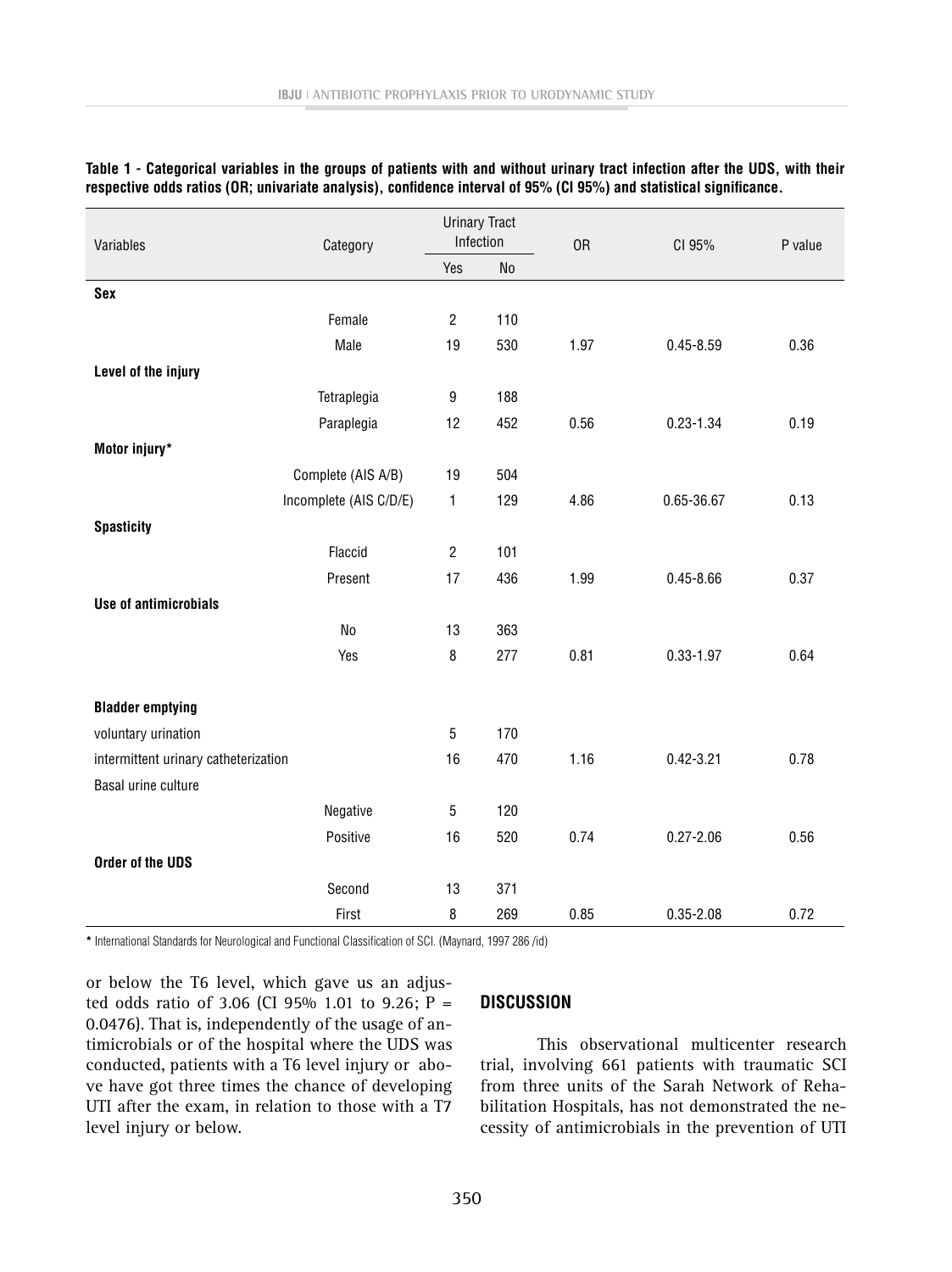as a complication of UDS. The only independent variable associated with the outcome was the level of the SCI: T6 or above.

Patients with neurogenic bladder due to SCI frequently present asymptomatic bacteriuria, with no formal indication in their treatments (9). We know that this colonization can even exert a protective effect against the growth of other pathogenic agents, having proposals of inoculating low-virulence bacteria in neurogenic bladders already been made (10).

About three quarters of the studied patients used CIC as their main aid of bladder emptying and eight out of ten of those patients presented asymptomatic bacteriuria. These patients recur to CIC at least five times a day with single use catheter without the usage of prophylactic antibiotics. Both the chosen method of bladder emptying and asymptomatic bacteriuria were not independent risk factors for the development of UTI in this study, results which have already been shown by other authors (11).

The only clinical trial conducted more than two decades ago with the specific aim of answering this question has counted on just forty patients and concluded that the prophylactic antimicrobial should be indicated (5). From then on innumerable other observational research studies were carried out in order to confirm such results, since many researchers have questioned the possibility of a type I error, due to the diminished size of the sample or to the presence of potential confounders. Up to nowadays the literature is scarce with regard to the usage of prophylactic antimicrobials prior to UDS in these patients (12). The American Society of Urology recommends prophylaxis in a patient with neurogenic bladder when uroculture is positive which in fact occurs in the vast majority of cases (13).

Uncertainties involving the best conduct in the usage of antimicrobials before UDS have lead to the adoption of different conducts between the three units of the same network of rehabilitation hospitals in which we work. This situation has created the natural opportunity to compare the results obtained by each of them, with an expressive number of patients, and, with the pertinent statistical adjustments, to allow for valid conclusions, even with a retrospective observational design. All three units admit patients with traumatic SCI and neurogenic bladder, with similar clinical and neurological profiles. The only exception was the smaller amount of time since injury amongst patients from Hospital C. The three hospitals also carry the exams out by a team that was trained within the Sarah Network itself, with the same technical rigor. The main difference between the three units is the protocol for the patient's antibiotic prophylaxis before the UDS. Hospital B does not use any antimicrobials on its patients, even when they present asymptomatic bacteriuria, while the other two hospitals do use antimicrobials one to two hours before, depending on the result of the basal urine culture. Even with such peculiarities, we have not found differences on the incidence of UTI, either when we analyzed the three hospitals or when we dichotomized them into the two units that make usage of antimicrobials (Hospitals A and C) and the unit that does not use them (Hospital B).

We have found a global rate of UTI after UDS of 3.18%, which is a low rate when compared to those shown in literature, which vary between 9.7% and 15.8% (11, 12). This apparent discrepancy can derive from the fact that we do not provide medical care to patients on acute phases of the SCI, that we carry out a medical consultation prior to the exam and that we have excluded the patients with a greater risk of UTI due to the usage of a indwelling catheterization (14). On the other hand, even with such a low incidence, we had 21 infections among 661 patients, which makes it unlikely for a type II (low statistic power) error to have taken place on the differential analysis, even considering the total amount of investigated independent variables.

A provocative result found in the analysis of our data has to do with the level of the injury. Although we have not observed any associations between tetraplegia and the outcome of interest, this situation was changed when we dichotomized the level of the injury as T6 level, or as above or below the T6 level. This difference can derive from the fact that the detrusor sphincter dyssynergy and the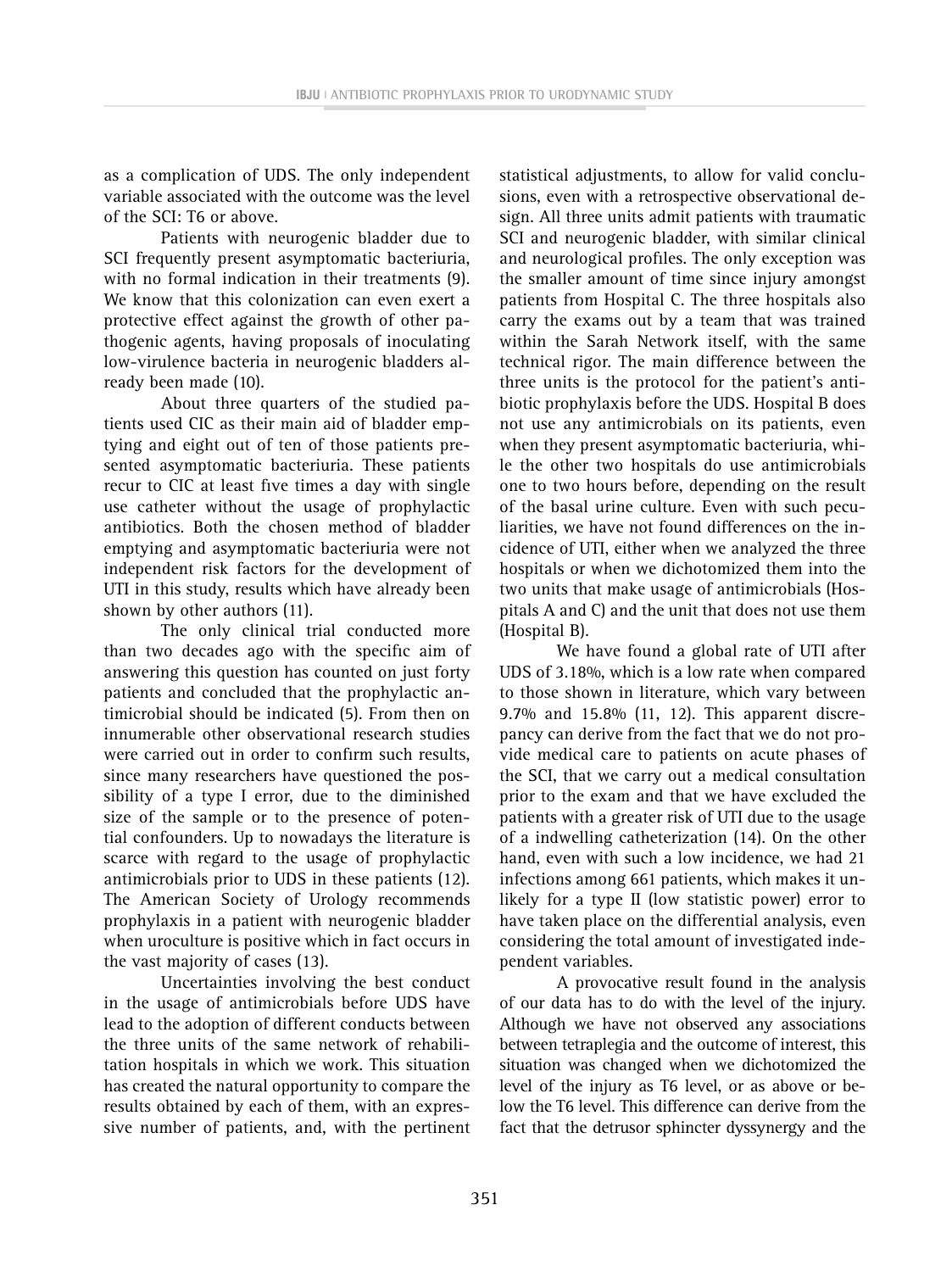autonomic dysreflexia are more frequent on injuries above the thoracic sympathetic chain. In fact, we have found, both in univariate and multivariate analyses, three times more chance of occurrence of UTI after the UDS in patients with an injury that is T6 or higher, in relation to those with an injury that is T7 or lower. It is also interesting to highlight that the extent of SCI, here evaluated through the ASIA Impairment Scale, has not influenced this result, as already described on a previous study (15).

It is known that patients with tetraplegia require greater daily care, which often involves hiring caregivers, increasing the general risk of UTI, although not specifically with regard to the UDS (15). A possible explanation for the higher incidence of UTI in patients with a T6 level injury or higher could reside on a bladder ischemia that would occur in two situations: increase in the intravesical pressure (low complacency and / or high detrusor pressure) or when there is vesical hyperdistension (16). Patients with a T6 level injury or higher present detrusor sphincter dyssynergy, which enhances the resistance to urine drainage, keeping the detrusor pressure high for a longer period of time, which would diminish even more the vesical wall's perfusion. This alteration in the blood flow would retard the liberation of leukocytes and other agents of antibacterial defense interfering with the protection barriers against a bacterial invasion (translocation) and/ or bacteremia. The possibility of autonomic dysreflexia to interact with these phenomena should be considered. A study with 140 patients has shown by logistic regression a slight association between autonomic dysreflexia and UTI after UDS in patients with SCI (15). We highlight that in our univariate and multivariate analyses the use of antimicrobials has not prevented this higher chance of UTI to occur after UDS.

Like other authors, amongst the other variables of interest we have also not identified any correlation between the outcome and the patient's age (13, 14), sex (13, 14), spasticity (14), method of bladder emptying (12, 15), asymptomatic bacteriuria (12) and time since injury (14, 15).

This study presents some limitations regarding the fact that it is based on a retrospective survey of three hospital units, geographically far from each other. On the other hand, it is a multicenter study, which has allowed us to collect an expressive number of patients, so far the largest indexed on PubMed specifically on the subject. With regard to the external validity of our results, we highlight that we have considered here only patients with traumatic SCI hospitalized in rehabilitation centers. Amongst those with a non- -traumatic etiology such as, for example, spina bifida, cerebral palsy, Parkinson and others, there are possibly clinical and physiopathological differences of the neurogenic bladder that might lead to a daring extrapolation of these results.

Based on a retrospective hospital cohort of patients with traumatic SCI we have demonstrated that the use of prophylactic antimicrobials would not lower the risk of UTI as a complication of UDS. The only independent variable that could be associated with that outcome was the level of the injury: T6 or above. Even in these patients the use of antimicrobials would not be justified.

## **CONFLICT OF INTEREST**

None declared.

## **REFERENCES**

- 1. McDonald JW, Sadowsky C. Spinal-cord injury. Lancet. 2002; 359:417-25.
- 2. Previnaire JG, Le Berre M, Hode E, Dacquet V, Bordji H, Denys P, et al. A 5-day antibiotic course for treatment of intermittent catheter-associated urinary tract infection in patients with spinal cord injury. Spinal Cord Ser Cases. 2017;3:17017.
- 3. Pannek J. Treatment of urinary tract infection in persons with spinal cord injury: guidelines, evidence, and clinical practice. A questionnaire-based survey and review of the literature. J Spinal Cord Med. 2011;34:11-5.
- 4. Dinh A, Davido B, Calin R, Paquereau J, Duran C, Bouchand F, et al. Ceftolozane/tazobactam for febrile UTI due to multidrug-resistant Pseudomonas aeruginosa in a patient with neurogenic bladder. Spinal Cord Ser Cases. 2017;3:17019.